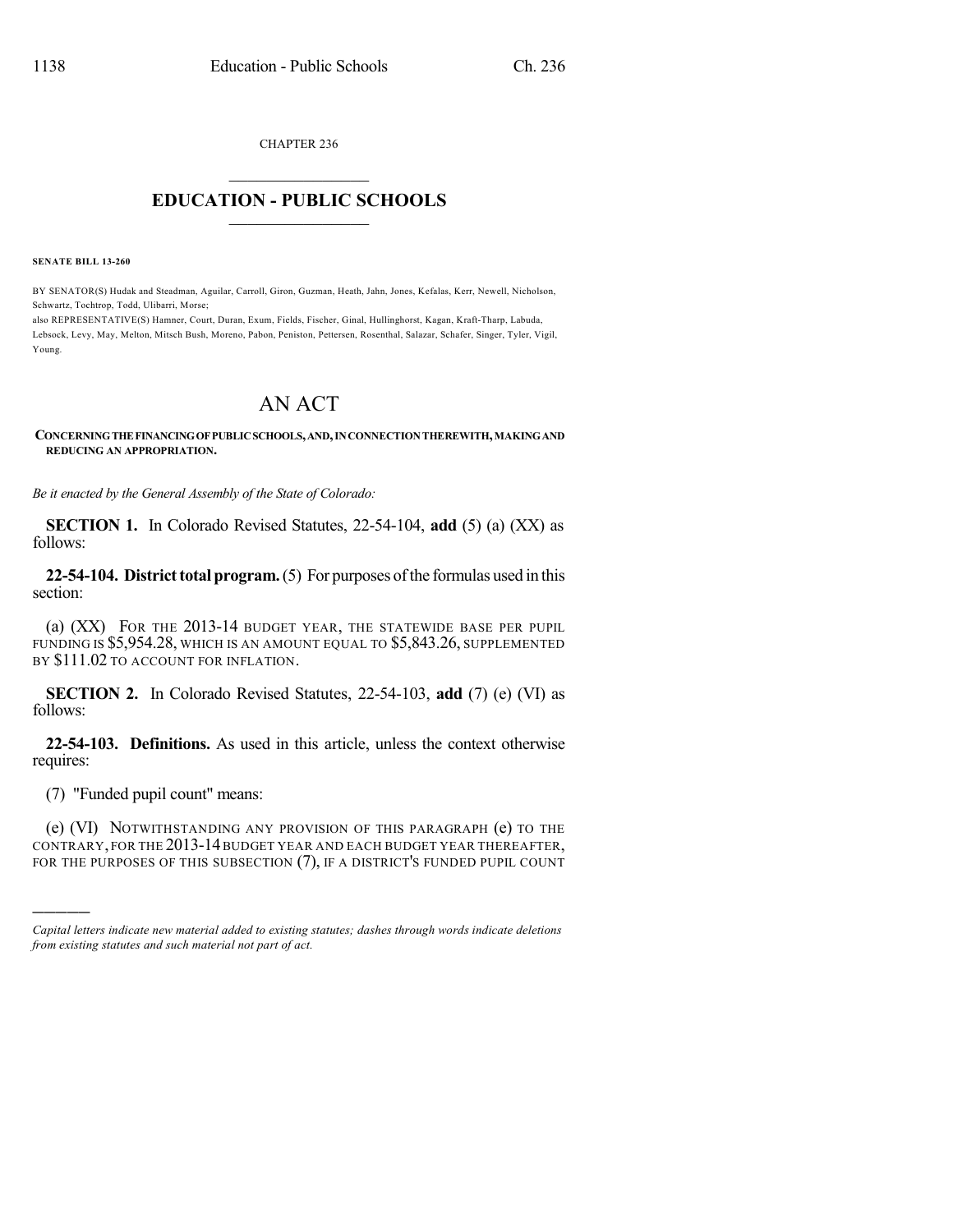CALCULATED PURSUANT TO THIS SUBSECTION (7) FOR A BUDGET YEAR IS FEWER THAN FIFTY PUPILS, THE DISTRICT'S FUNDED PUPIL COUNT FOR THE BUDGET YEAR IS FIFTY PUPILS.

**SECTION 3.** In Colorado Revised Statutes, 22-54-104, **amend as added by Senate Bill 13-108** (5) (g) (I) (D); and **add** (5) (g) (I) (E) as follows:

**22-54-104. District total program.** (5) For purposes of the formulas used in this section:

(g) (I) For the 2010-11 budget year and each budget year thereafter, the general assembly determines that stabilization of the state budget requires a reduction in the amount ofthe annual appropriation to fund the state'sshare oftotal programfunding for all districts and the funding for institute charter schools. The department of education shall implement the reduction in total program funding through the application of a negative factor as provided in this paragraph (g). For the 2010-11 budget year and each budget year thereafter, the department of education and the staff of the legislative council shall determine, based on budget projections, the amount of such reduction to ensure the following:

(D) That, for the 2013-14 budget year, and each budget year thereafter, the sum of the total program funding for all districts, including the funding for institute charter schools, after application of the negative factor, is not less than the sum of the total program funding for all districts, including the funding for institute charter schools, after the application of the negative factor for the immediately preceding budget year, adjusted by the amount necessary to adjust the state average per pupil revenues for the applicable budget year by the rate of inflation, as defined in section 22-55-102 (7), for the calendar year ending in the immediately preceding school district budget year FIVE BILLION FIVE HUNDRED FIVE MILLION THREE HUNDRED THIRTY-TWO THOUSAND TWENTY-FOUR DOLLARS (\$5,505,332,024); except that the department of education and the staff of the legislative council shall make mid-year revisions to replace projections with actual figures including, but not limited to, actual pupil enrollment, assessed valuations, and specific ownership tax revenue from the prior year, to determine any necessary changes in the amount of the reduction to maintain a total program funding amount for the applicable budget year that is consistent with this sub-subparagraph (D).

(E) THAT, FOR THE 2014-15 BUDGET YEAR, AND EACH BUDGET YEAR THEREAFTER, THE SUM OF THE TOTAL PROGRAM FUNDING FOR ALL DISTRICTS, INCLUDING THE FUNDING FOR INSTITUTE CHARTER SCHOOLS, AFTER APPLICATION OF THE NEGATIVE FACTOR, IS NOT LESS THAN THE SUM OF THE TOTAL PROGRAM FUNDING FOR ALL DISTRICTS, INCLUDING THE FUNDING FOR INSTITUTE CHARTER SCHOOLS,AFTER THE APPLICATION OF THE NEGATIVE FACTOR FOR THE IMMEDIATELY PRECEDING BUDGET YEAR, ADJUSTED BY THE AMOUNT NECESSARY TO ADJUST THE STATE AVERAGE PER PUPIL REVENUES FOR THE APPLICABLE BUDGET YEAR BY THE RATE OF INFLATION, AS DEFINED IN SECTION 22-55-102 (7), FOR THE CALENDAR YEAR ENDING IN THE IMMEDIATELY PRECEDING SCHOOL DISTRICT BUDGET YEAR; EXCEPT THAT THE DEPARTMENT OF EDUCATION AND THE STAFF OF THE LEGISLATIVE COUNCIL SHALL MAKE MID-YEAR REVISIONS TO REPLACE PROJECTIONS WITH ACTUAL FIGURES INCLUDING, BUT NOT LIMITED TO, ACTUAL PUPIL ENROLLMENT, ASSESSED VALUATIONS, AND SPECIFIC OWNERSHIP TAX REVENUE FROM THE PRIOR YEAR, TO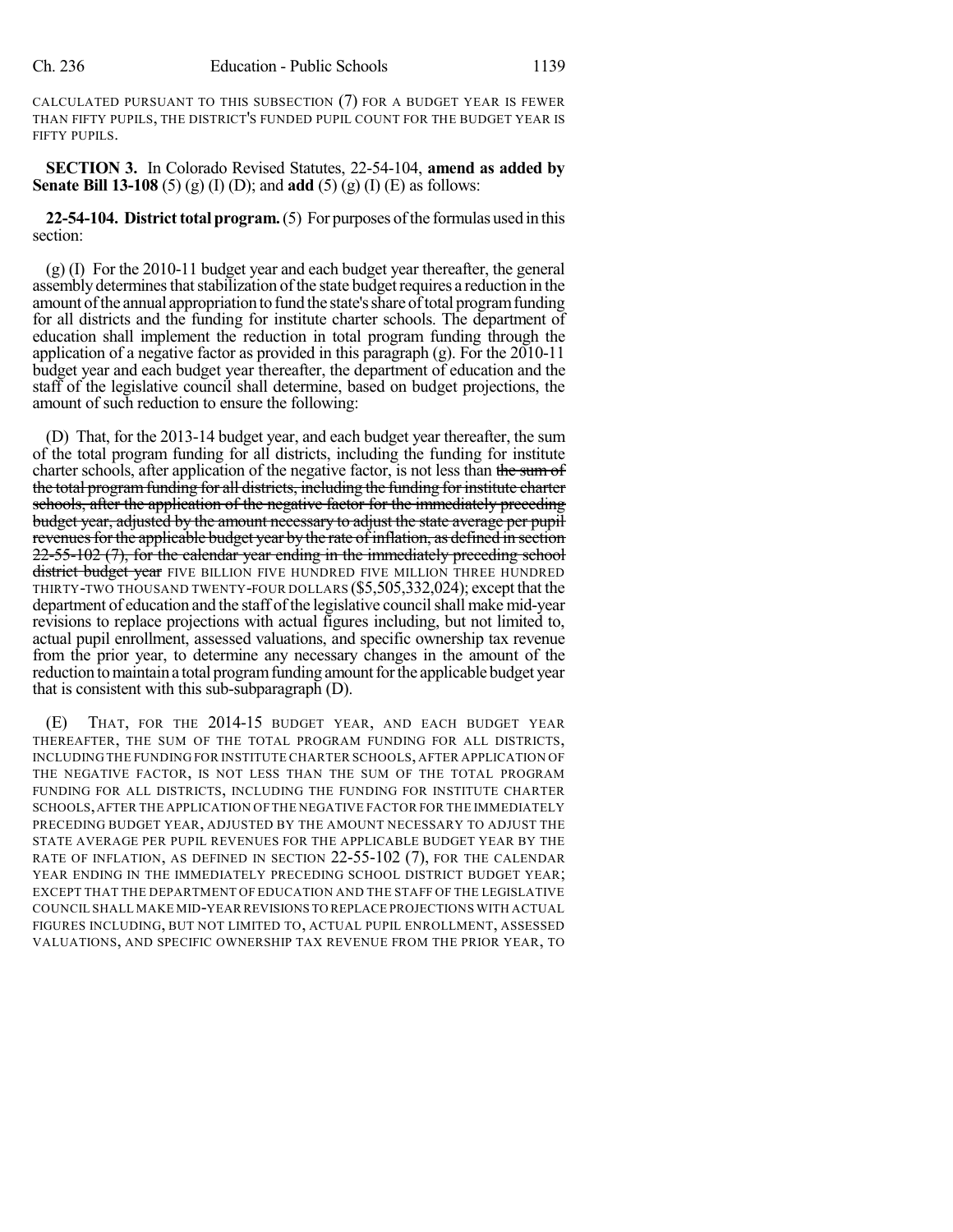DETERMINE ANY NECESSARY CHANGES IN THE AMOUNT OF THE REDUCTION TO MAINTAIN A TOTAL PROGRAM FUNDING AMOUNT FOR THE APPLICABLE BUDGET YEAR THAT IS CONSISTENT WITH THIS SUB-SUBPARAGRAPH (E).

**SECTION 4.** In Colorado Revised Statutes, 22-54-114, **amend** (4) (c) as follows:

**22-54-114. State public school fund.** (4) (c) For the 2012-13 budget year and each budget year thereafter, the general assembly shall appropriate the amount calculated for at-risk supplemental aid pursuant to sections 22-30.5-112.2 and 22-30.5-513, up to three million eight hundred thirty-nine thousand six hundred twenty-seven dollars, from any amounts recovered and received by the department of education during the applicable budget year.

**SECTION 5.** In Colorado Revised Statutes, 22-54-124, **amend** (3) (a) (III) (A) as follows:

**22-54-124. State aid for charter schools- use of state education fund moneys - definitions.** (3) (a) (III) (A) The total amount of state education fund moneys to be appropriated for all eligible districts and for all eligible institute charter schools for the 2003-04 through 2011-12 budget years shall be an amount equal to five million dollars; except that, for the 2006-07 budget year, an additional two million eight hundred thousand dollars shall be appropriated from the state education fund and shall be used for the purposes of this section, and for the 2008-09 budget year, an additional one hundred thirty-five thousand dollars shall be appropriated from the state education fund and shall be distributed pursuant to section 22-54-133, as said section existed prior to its repeal in 2010. The total amount of state education fund moneys to be appropriated for all eligible districts and for all eligible institute charter schools for the 2012-13 budget year and each budget year thereafter is six million dollars. THE TOTAL AMOUNT OF STATE EDUCATION FUND MONEYS TO BE APPROPRIATED FOR ALL ELIGIBLE DISTRICTS AND FOR ALL ELIGIBLE INSTITUTE CHARTER SCHOOLS FOR THE 2013-14 BUDGET YEAR AND EACH BUDGET YEAR THEREAFTER IS SEVEN MILLION DOLLARS.

**SECTION 6.** In Colorado Revised Statutes, 22-54-129, **amend** (2); **repeal** (1) (e); and **add** (1) (g) as follows:

**22-54-129. Facility school funding - definitions - legislative declaration.** (1) As used in this section, unless the context otherwise requires:

(e) "State average per pupil revenue" means the total program of all districts for any budget year divided by the total funded pupil count of all districts for said budget year.

(g) "STATEWIDE BASE PER PUPIL FUNDING" MEANS THE AMOUNT ANNUALLY SPECIFIED IN SECTION 22-54-104  $(5)$  (a).

(2) (a) THE GENERAL ASSEMBLY FINDS THAT:

(I) THE UNIQUE ENVIRONMENTS OF APPROVED FACILITY SCHOOLS AND STATE PROGRAMS AND THE POPULATION OF STUDENTS THAT THEY SERVE CREATE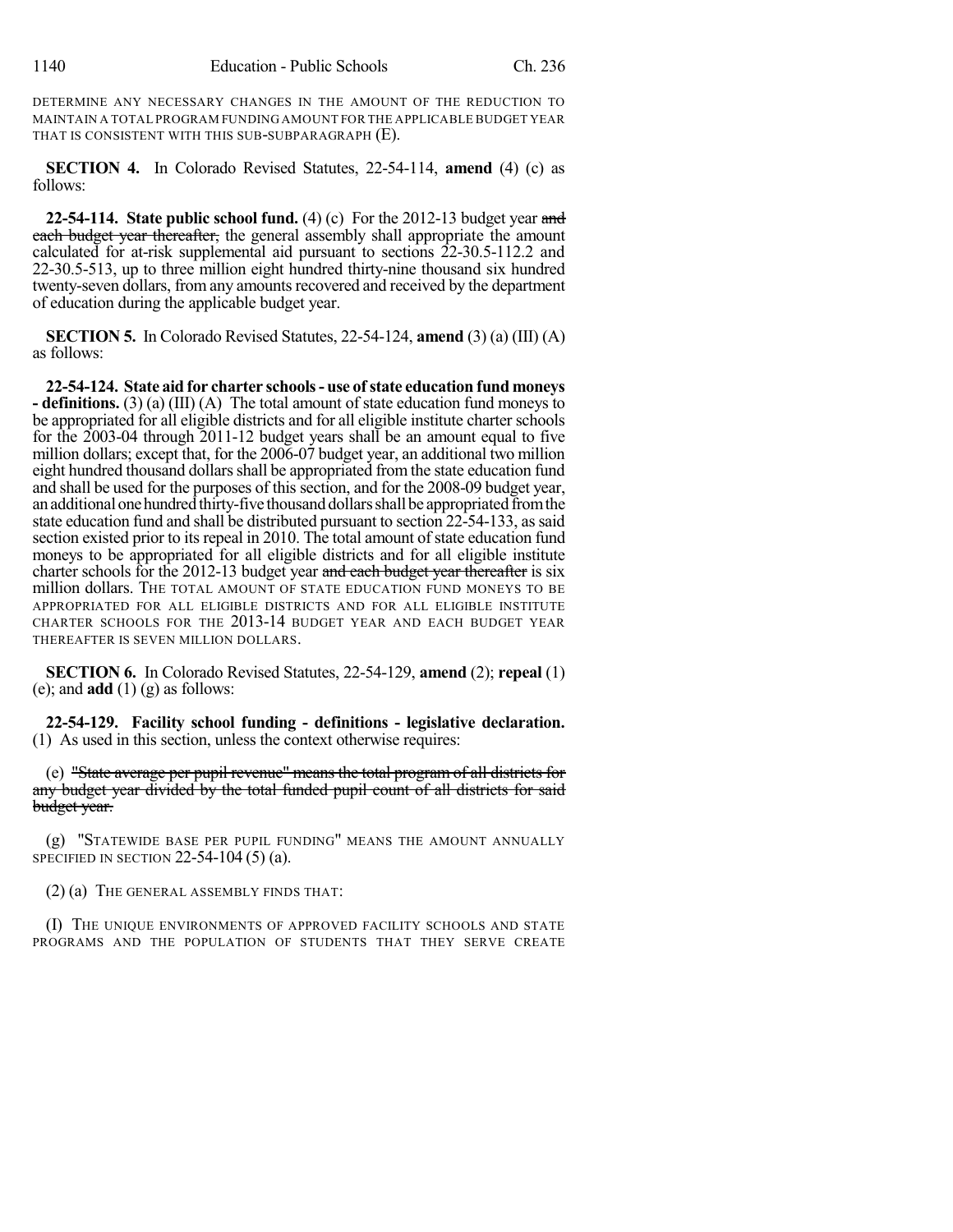OBSTACLES TO LEARNING AND ACADEMIC GROWTH THAT OTHER PUBLIC SCHOOLS AND STUDENTS DO NOT ENCOUNTER;

(II) BECAUSE APPROVED FACILITY SCHOOLS AND STATE PROGRAMS MUST OPERATE YEAR-ROUND, THEIR NEED FOR FUNDING REMAINS CONSTANT YEAR-ROUND; AND

(III) ALTHOUGH STUDENTS IN APPROVED FACILITY SCHOOLS MAY OR MAY NOT BE ECONOMICALLY AT-RISK, THE CIRCUMSTANCES THAT HAVE RESULTED IN THEIR PLACEMENT IN APPROVED FACILITY SCHOOLS AND STATE PROGRAMS MAKE IT LIKELY THAT THEY ARE ACADEMICALLY AT-RISK AND REQUIRE COSTLY EDUCATIONAL SUPPORT SERVICES TO ACHIEVE ACADEMIC GROWTH.

(b) THE GENERAL ASSEMBLY FINDS,THEREFORE,THAT IT IS APPROPRIATE TO FUND APPROVED FACILITY SCHOOLS AND STATE PROGRAMS:

(I) BY AN ADDITIONAL ONE-THIRD ABOVE THE STATEWIDE BASE PER PUPIL FUNDING AMOUNT TO RECOGNIZE THE INCREASED COSTS OF EDUCATING STUDENTS IN APPROVED FACILITY SCHOOLS AND STATE PROGRAMS YEAR-ROUND; AND

(II) BY AN ADDITIONAL FORTY PERCENT ABOVE THE STATEWIDE BASE PER PUPIL FUNDING AMOUNT TO OFFSET THE INCREASED COSTS INHERENT IN PROVIDING EDUCATION SERVICES TO THE STUDENTS WHO ARE PLACED IN APPROVED FACILITY SCHOOLS AND STATE PROGRAMS.

(c) (I) For the 2008-09 budget year and each budget year thereafter, THROUGH THE 2012-13 BUDGET YEAR, each approved facility school and state program that meets the requirements of this section shall receive education program funding, which shall be distributed pursuant to subsection (4) of this section. The amount of funding available for all approved facility schools and state programs in a budget year shall be an amount equal to the pupil enrollment of each approved facility school and state program for the applicable budget year multiplied by an amount equal to one and one-third of the state average per pupil revenue for the applicable budget year.

(II) FOR THE 2013-14BUDGET YEAR AND EACH BUDGET YEAR THEREAFTER,EACH APPROVED FACILITY SCHOOL AND STATE PROGRAM THAT MEETS THE REQUIREMENTS OF THIS SECTION MUST RECEIVE EDUCATION PROGRAM FUNDING, WHICH MUST BE DISTRIBUTED PURSUANT TO SUBSECTION (4) OF THIS SECTION. THE AMOUNT OF FUNDING AVAILABLE FOR ALL APPROVED FACILITY SCHOOLS AND STATE PROGRAMS IN A BUDGET YEAR IS AN AMOUNT EQUAL TO THE PUPIL ENROLLMENT OF EACH APPROVED FACILITY SCHOOL AND STATE PROGRAM FOR THE APPLICABLE BUDGET YEAR MULTIPLIED BY AN AMOUNT EQUAL TO ONE AND SEVENTY-THREE HUNDREDTHS OF THE STATEWIDE BASE PER PUPIL FUNDING FOR THE APPLICABLE BUDGET YEAR.

**SECTION 7.** In Colorado Revised Statutes, 22-7-1210, **amend** (1) (d); **repeal** (1) (c); and **add** (1) (e) as follows:

**22-7-1210. Early literacy fund - created - repeal.** (1) The early literacy fund is hereby created in the state treasury and is referred to in this section as the "fund".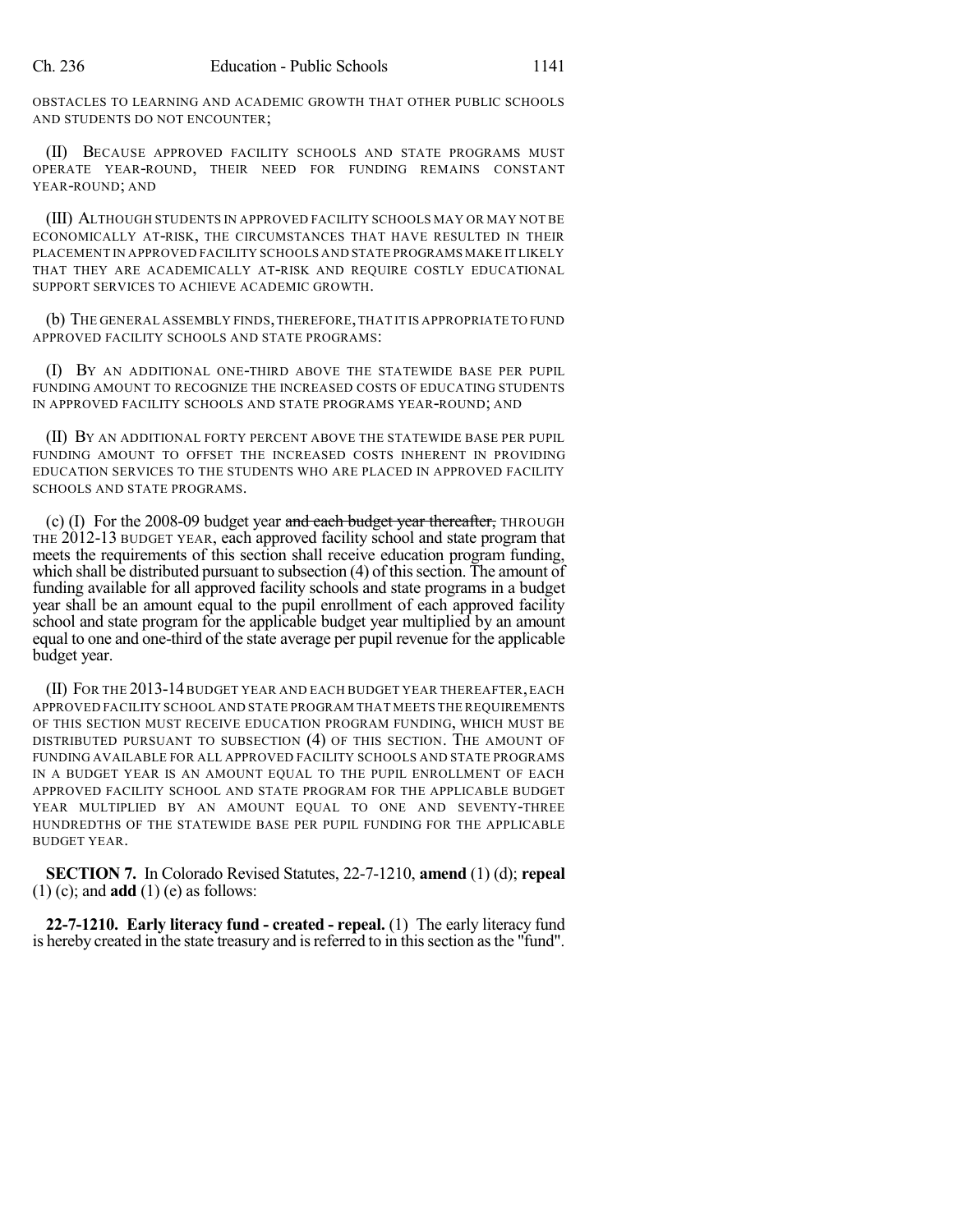The fund shall consist of:

#### (c) Moneys transferred to the fund pursuant to section  $22-41-102$  (3) (e); and

(d) (I) Any other moneys that the general assembly may appropriate or transfer to the fund FOR THE 2013-14 BUDGET YEAR AND EACH BUDGET YEAR THEREAFTER, AN AMOUNT EQUAL TO SIXTEEN MILLION DOLLARS FROM THE STATE EDUCATION FUND. ON JULY 1, 2013, AND ON JULY 1 EACH YEAR THEREAFTER, THE STATE TREASURER SHALL TRANSFER SAID AMOUNT FROM THE STATE EDUCATION FUND TO THE EARLY LITERACY FUND.

(II) THE GENERAL ASSEMBLY HEREBY FINDS AND DECLARES THAT, FOR THE PURPOSES OF SECTION 17 OF ARTICLE IX OF THE STATE CONSTITUTION, PROVIDING STUDENTS ENROLLED IN KINDERGARTEN, FIRST, SECOND,OR THIRD GRADE WITH THE INSTRUCTIONAL PROGRAMMING, INTERVENTION INSTRUCTION, AND SUPPORT NECESSARY TO ENSURE THAT STUDENTS,BY THE COMPLETION OF THIRD GRADE,CAN DEMONSTRATE A LEVEL OF COMPETENCY IN READING SKILLS THAT IS NECESSARY TO SUPPORT THEM IN ACHIEVING THE ACADEMIC STANDARDS AND EXPECTATIONS APPLICABLE TO THE FOURTH-GRADE CURRICULUM IS A PROGRAM FOR ACCOUNTABLE EDUCATION REFORM AND MAY THEREFORE RECEIVE FUNDING FROM THE STATE EDUCATION FUND CREATED IN SECTION 17 (4) OF ARTICLE IX OF THE STATE CONSTITUTION.

(e) ANY OTHER MONEYS THAT THE GENERAL ASSEMBLY MAY APPROPRIATE OR TRANSFER TO THE FUND.

**SECTION 8.** In Colorado Revised Statutes, 22-9-105.7, **amend** (3) as follows:

**22-9-105.7. Great teachers and leaders fund - created - gifts, grants, and donations.** (3) (a) For fiscal years 2010-11 and 2011-12, if two hundred fifty thousand dollars is not credited to the fund through federal grants on or before September 30, 2010, the commissioner shall notify the state treasurer of the difference. As provided for in section 22-54-117 (1)(g), upon receipt of such notice, the state treasurer shall transfer to the fund the amount of the difference out of the contingency reserve fund, created pursuant to section 22-54-117 for the implementation of section 22-9-105.5. If there is an insufficient amount in the contingency reserve fund, the state treasurer shall transfer to the fund any remaining amount of the difference from the state education fund, created in section 17 (4) of article IX of the state constitution for the implementation of section 22-9-105.5.

(b) (I) ON JULY 1, 2013, THE STATE TREASURER SHALL TRANSFER TWO HUNDRED THOUSAND DOLLARS TO THE FUND FROM THE STATE EDUCATION FUND.

(II) THE GENERAL ASSEMBLY HEREBY FINDS AND DECLARES THAT, FOR THE PURPOSES OF SECTION 17 OF ARTICLE IX OF THE STATE CONSTITUTION, THE IMPLEMENTATION OF THE STATE COUNCIL FOR EDUCATOR EFFECTIVENESS IS A PROGRAM FOR ACCOUNTABLE EDUCATION REFORM AND MAY THEREFORE RECEIVE FUNDING FROM THE STATE EDUCATION FUND CREATED IN SECTION  $17(4)$  OF ARTICLE IX OF THE STATE CONSTITUTION.

**SECTION 9.** In Colorado Revised Statutes, 22-20-114, **amend** (1) (c) (I); and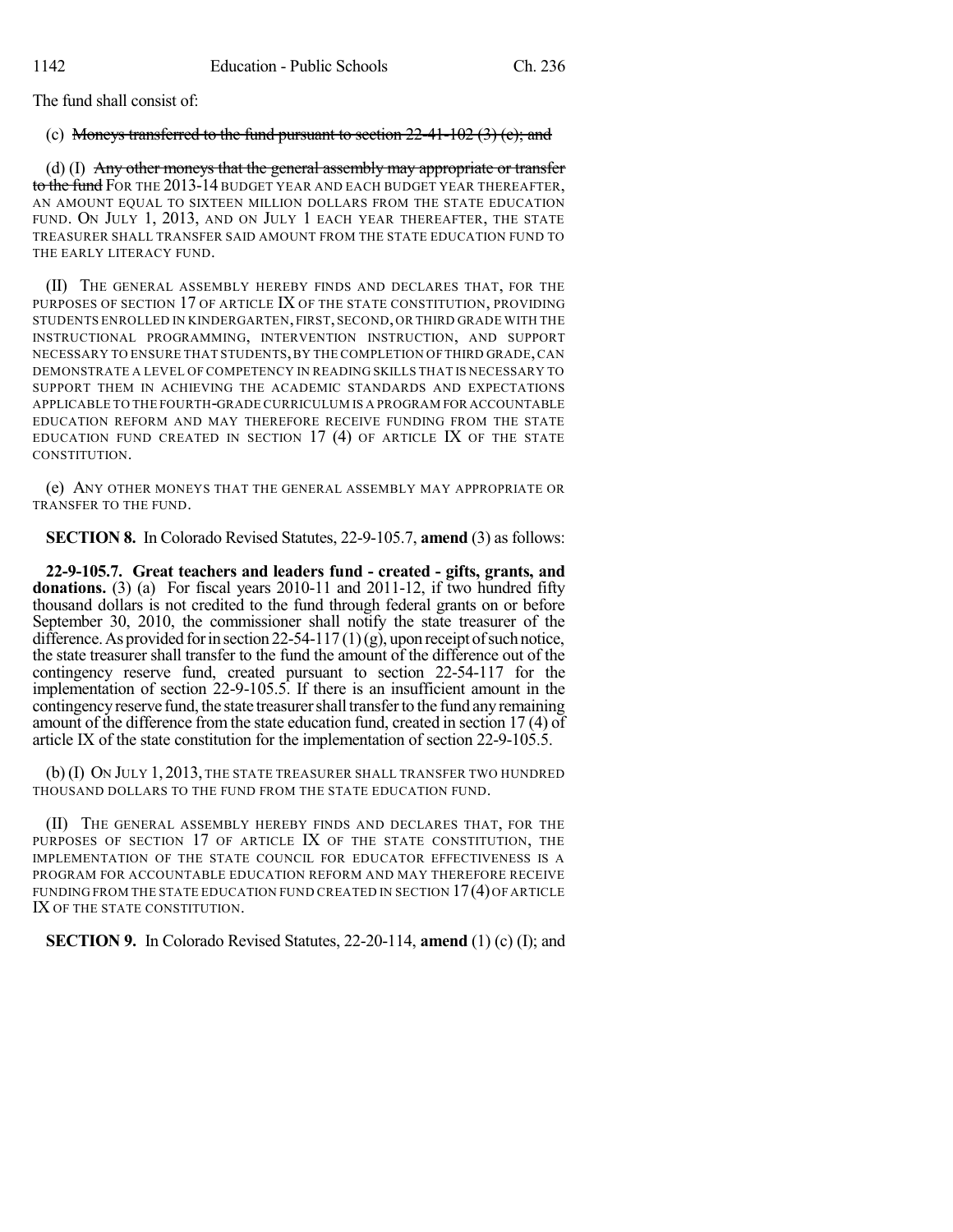## **add** (1) (c) (III)and (7) as follows:

**22-20-114. Funding of programs.** (1) Subject to the provisions of subsection (3) of thissection, for the 2005-06 budget year and each budget year thereafter, the total amount appropriated to the department for the payment of costs incurred by administrative units for the provision of special education programs shall be distributed to each administrative unit that provides educational services for children with disabilities as follows:

(c) (I) If any amount of the total annual appropriation remains after the distributions specified in paragraphs (a), (a.5), and (b) of this subsection (1) have been made, and after the distribution of the portion of the total annual appropriation designated for high cost grants pursuant to subsection (2) of this section has been made, six thousand dollars per child with one or more disabilities, as described in subparagraph (II) of this paragraph (c), for a percentage of such children receiving special education services from the administrative unit. The department shall annually determine the percentage of such children for which an administrative unit may receive additional funding pursuant to this paragraph (c) based on the amount of the remaining appropriation, THE MONEYS AVAILABLE PURSUANT TO SUB-PARAGRAPH (III) OF THIS PARAGRAPH (c), and the per-pupil amount of six thousand dollars.

(III) (A) FOR THE 2013-14 BUDGET YEAR AND EACH BUDGET YEAR THEREAFTER, IN ADDITION TO ANY AMOUNT THAT IS AVAILABLE PURSUANT TO SUBPARAGRAPH  $(I)$ OF THIS PARAGRAPH (c), THE GENERAL ASSEMBLY SHALL APPROPRIATE TWENTY MILLION DOLLARS FROM THE STATE EDUCATION FUND TO THE DEPARTMENT FOR THE PURPOSES OF THIS PARAGRAPH (c).

(B) THE GENERAL ASSEMBLY HEREBY FINDS AND DECLARES THAT, FOR THE PURPOSES OF SECTION 17 OF ARTICLE IX OF THE STATE CONSTITUTION, PROVIDING ADDITIONAL MONEYS TO CHILDREN WITH ONE OR MORE DISABILITIES, AS DESCRIBED IN SUBPARAGRAPH (II) OF THIS PARAGRAPH (c), FOR A PERCENTAGE OF SUCH CHILDREN RECEIVING SPECIAL EDUCATION SERVICES FROM AN ADMINISTRATIVE UNIT IS A PROGRAM FOR ACCOUNTABLE EDUCATION REFORM AND MAY THEREFORE RECEIVE FUNDING FROM THE STATE EDUCATION FUND CREATED IN SECTION 17(4)OF ARTICLE IX OF THE STATE CONSTITUTION.

(7) IT IS THE GENERAL ASSEMBLY'S INTENT THAT, AS A RESULT OF RECEIVING AN INCREASE IN THE DISTRIBUTION OF STATE MONEYS, AN ADMINISTRATIVE UNIT, IN COMPLYING WITH THE MAINTENANCE OF EFFORT REQUIREMENT SPECIFIED IN THE FEDERAL "NO CHILD LEFT BEHIND ACT OF 2001", 20 U.S.C. SEC. 6381 ET SEQ., SHALL NOT REDUCE THE LEVEL OF STATE AND LOCAL EXPENDITURES BELOW THE LEVEL OF STATE AND LOCAL EXPENDITURES FOR THE PRECEDING BUDGET YEAR.ANY ADDITIONAL APPROPRIATION OF MONEYS FOR DISTRIBUTION PURSUANT TO THIS SECTION IS INTENDED TO ALTER THE RATIO BETWEEN STATE AND LOCAL EXPENDITURES,BUT THE OVERALL LEVEL OF EXPENDITURES MAY REMAIN THE SAME, THEREBY SATISFYING THE FEDERAL MAINTENANCE OF EFFORT REQUIREMENTS.

**SECTION 10.** In Colorado Revised Statutes, **add** 22-28-104.3 as follows:

# **22-28-104.3. Early childhood at-risk enhancement.** (1) NOTWITHSTANDING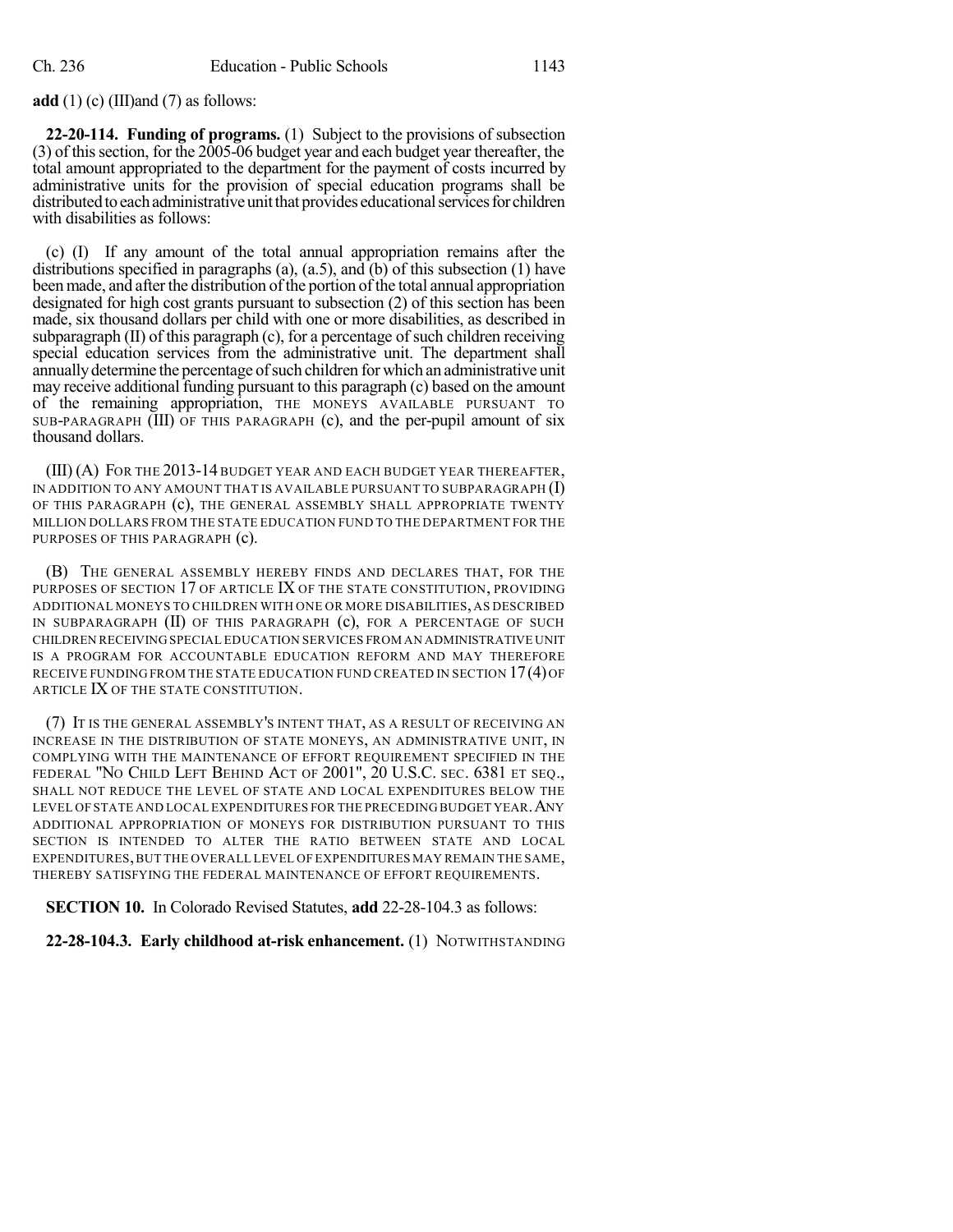THE NUMBER OF CHILDREN WHO MAY ANNUALLY PARTICIPATE IN THE COLORADO PRESCHOOL PROGRAM PURSUANT TO SECTION 22-28-104 (2) (a), FOR THE 2013-14 BUDGET YEAR AND EACH BUDGET YEAR THEREAFTER, AN ADDITIONAL THREE THOUSAND TWO HUNDRED CHILDREN MAY ANNUALLY PARTICIPATE IN THE COLORADO PRESCHOOL PROGRAM, FOR A TOTAL OF TWENTY-THREE THOUSAND THREE HUNDRED SIXTY CHILDREN WHO MAY ANNUALLY PARTICIPATE IN THE COLORADO PRESCHOOL PROGRAM. THE DEPARTMENT SHALL ALLOCATE THE AUTHORITY TO ENROLL THE ADDITIONAL CHILDREN IN THE SAME MANNER PROVIDED IN SECTION  $22-28-104$ ; EXCEPT THAT THE PROVISIONS OF SECTION  $22-28-104(2)$  (b) DO NOT APPLY.

(2) NOTWITHSTANDING THE PROVISIONS OF SECTION 22-28-104 (2) (b), IN ALLOCATING THE AUTHORITY TO ENROLL CHILDREN IN THE COLORADO PRESCHOOL PROGRAM PURSUANT TO THIS SECTION, THE DEPARTMENT SHALL ALLOW A SCHOOL DISTRICT TO ENROLL A CHILD IN THE PROGRAM USING TWO POSITIONS SO THAT THE CHILD MAY ATTEND A FULL-DAY PRESCHOOL PORTION OF THE DISTRICT'S PRESCHOOL PROGRAM OR TO USE A PRESCHOOL PROGRAM POSITION TO ENROLL A CHILD IN A FULL-DAY OF THE DISTRICT'S EXISTING FULL-DAY KINDERGARTEN PROGRAM.

(3) THE COLORADO PRESCHOOL PROGRAM POSITIONS THAT THE DEPARTMENT ALLOCATES TO A SCHOOL DISTRICT PURSUANT TO SUBSECTION (1) OF THIS SECTION AND THAT ARE USED TO ALLOW A CHILD TO ATTEND A HALF-DAY OR FULL-DAY OF PRESCHOOL THROUGH A DISTRICT'S PRESCHOOL PROGRAM ARE SUBJECT TO ALL OF THE REQUIREMENTS OF THIS ARTICLE; EXCEPT THAT THE PROVISIONS OF SECTION 22-28-104 (4) (b) DO NOT APPLY TO POSITIONS ALLOCATED PURSUANT TO SUBSECTION (1) OF THIS SECTION.

(4) IF, PURSUANT TO A DISTRICT'S AUTHORITY TO ENROLL CHILDREN IN THE COLORADO PRESCHOOL PROGRAM PURSUANT TO THIS SECTION, THE DISTRICT CHOOSES TO USE A PRESCHOOL PROGRAM POSITION TO ENROLL A CHILD IN A FULL-DAY OF THE DISTRICT'S EXISTING FULL-DAY KINDERGARTEN PROGRAM, THE DISTRICT SHALL RETAIN THE SUPPLEMENTAL KINDERGARTEN ENROLLMENT ATTRIBUTABLE TO THE CHILD ENROLLED IN A FULL-DAY OF KINDERGARTEN USING A PRESCHOOL PROGRAM POSITION AND MAY EXPEND THE SUPPLEMENTAL KINDERGARTEN ENROLLMENT ATTRIBUTABLE TO THE CHILD IN FURTHERANCE OFTHE DISTRICT'S PRESCHOOL PROGRAM OR THE DISTRICT'S FULL-DAY KINDERGARTEN PROGRAM.

**SECTION 11.** In Colorado Revised Statutes, 22-41-102, **amend** (3) (a); **repeal** (3) (c); and **add** (3) (d) as follows:

**22-41-102. Fund inviolate - repeal.** (3) (a) Except as provided in paragraph (b) of this subsection  $(3)$ , for the 2010-11 state fiscal year and each state fiscal year thereafter THROUGH THE 2012-13 FISCAL YEAR, the first eleven million dollars of any interest or income earned on the investment of the moneys in the public school fund shall be credited to the state public school fund created in section 22-54-114 for distribution as provided by law. Prior to the 2013-14 state fiscal year, Any amount of such interest and income earned on the investment of the moneys in the state public school fund in excess of eleven million dollars, other than interest and income credited to the public school capital construction assistance fund, created in section 22-43.7-104 (1), pursuant to section 22-43.7-104 (2) (b) (I), shall remain in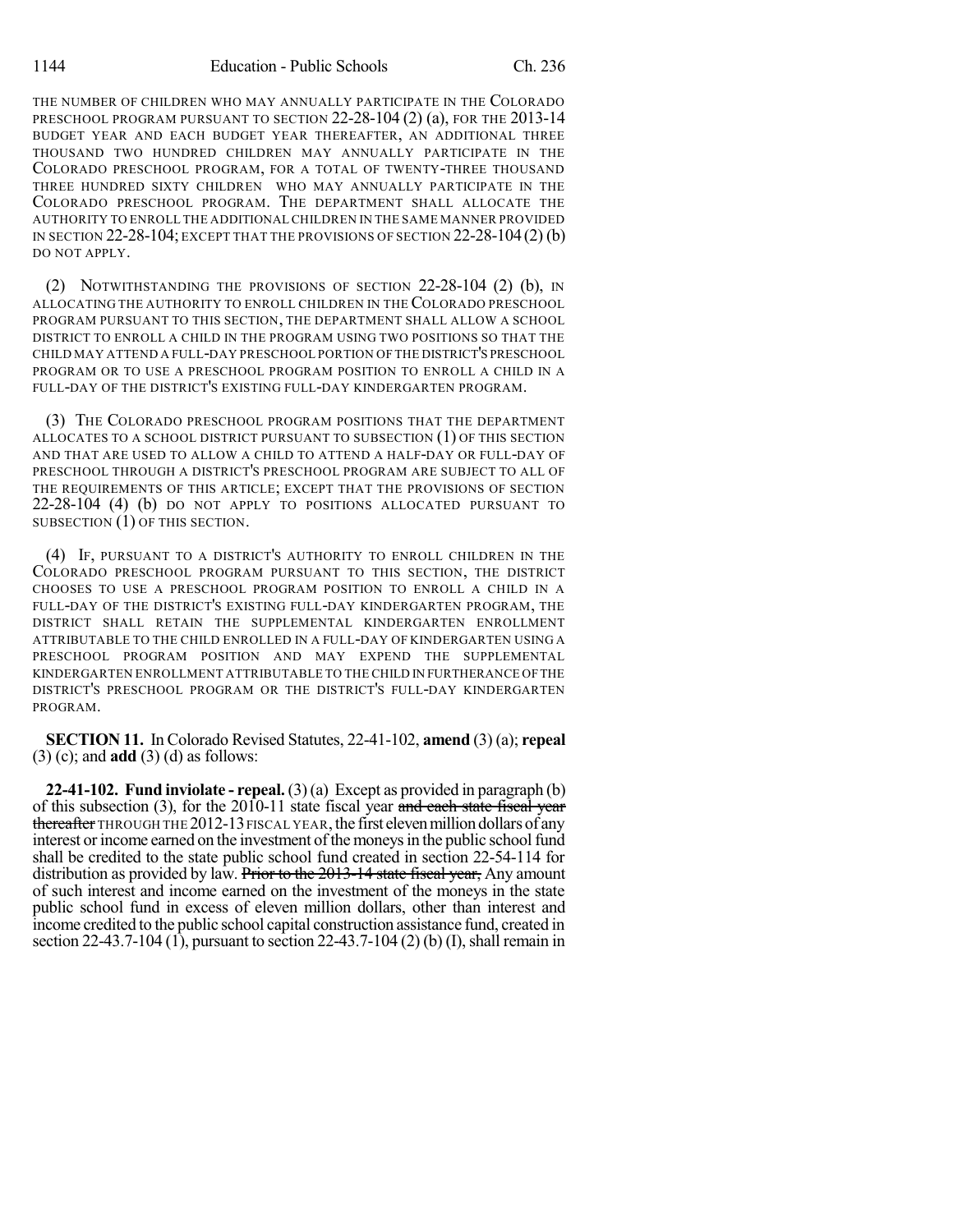the fund and shall become part of the principal of the fund.

(c) For the  $2013-14$  state fiscal year and for each state fiscal year thereafter, any amount of interest or income earned on the investment of moneys in the public school fund in excess of eleven million dollars, other than interest and income credited to the public school capital construction assistance fund, created in section  $22-43.7-104$  (1), pursuant to section  $22-43.7-104$  (2) (b) (I), shall be credited to the early literacy fund created in section 22-7-1210; except that the amount credited to the early literacy fund pursuant to this paragraph (e) shall not exceed sixteen million dollars in any state fiscal year.

(d) FOR THE 2013-14 STATE FISCAL YEAR AND EACH STATE FISCAL YEAR THEREAFTER, THE FIRST SIXTEEN MILLION DOLLARS OF ANY INTEREST OR INCOME EARNED ON THE INVESTMENT OF THE MONEYS IN THE PUBLIC SCHOOL FUND SHALL BE CREDITED TO THE STATE PUBLIC SCHOOL FUND CREATED IN SECTION 22-54-114 FOR DISTRIBUTION AS PROVIDED BY LAW. ANY AMOUNT OF SUCH INTEREST AND INCOME EARNED ON THE INVESTMENT OF THE MONEYS IN THE STATE PUBLIC SCHOOL FUND IN EXCESS OF SIXTEEN MILLION DOLLARS, OTHER THAN INTEREST AND INCOME CREDITED TO THE PUBLIC SCHOOL CAPITAL CONSTRUCTION ASSISTANCE FUND, CREATED IN SECTION 22-43.7-104(1), PURSUANT TO SECTION 22-43.7-104(2)(b)(I), SHALL REMAIN IN THE FUND AND SHALL BECOME PART OF THE PRINCIPAL OF THE FUND.

**SECTION 12.** In Colorado Revised Statutes, **add** article 94 to title 22 as follows:

## **ARTICLE 94 Quality Teacher Recruitment**

**22-94-101. Definitions.** AS USED IN THIS ARTICLE, UNLESS THE CONTEXT OTHERWISE REQUIRES:

(1) "DEPARTMENT" MEANS THE DEPARTMENT OF EDUCATION CREATED AND EXISTING PURSUANT TO SECTION 24-1-115, C.R.S.

(2) "DISTRICT" MEANS A SCHOOL DISTRICT, A GROUP OF SCHOOL DISTRICTS, OR A BOARD OF COOPERATIVE SERVICES AS DEFINED IN SECTION 22-5-103 (2).

(3) "HIGHLY QUALIFIED" HAS THE SAME MEANING AS PROVIDED IN 20U.S.C. SEC. 7801 (23).

(4) "PROGRAM" MEANS A QUALITY TEACHER RECRUITMENT PROGRAM CREATED BY A VENDOR THROUGH A CONTRACT WITH THE DEPARTMENT.

(5) "VENDOR" MEANS A FOR-PROFIT OR NONPROFIT ORGANIZATION.

**22-94-102. Contractto createquality teacher recruitmentprogram.**(1) THE DEPARTMENT SHALL CONTRACT WITH A VENDOR, IN PARTNERSHIP WITH A DISTRICT, TO CREATE A QUALITY TEACHER RECRUITMENT PROGRAM TO RECRUIT, SELECT, TRAIN,AND RETAIN HIGHLY QUALIFIED TEACHERS TO TEACH IN PUBLIC SCHOOLS AND IN SCHOOL DISTRICTS IN THE STATE THAT CAN DEMONSTRATE A HISTORIC DIFFICULTY IN RECRUITING AND RETAINING HIGHLY QUALIFIED TEACHERS. IN CONTRACTING WITH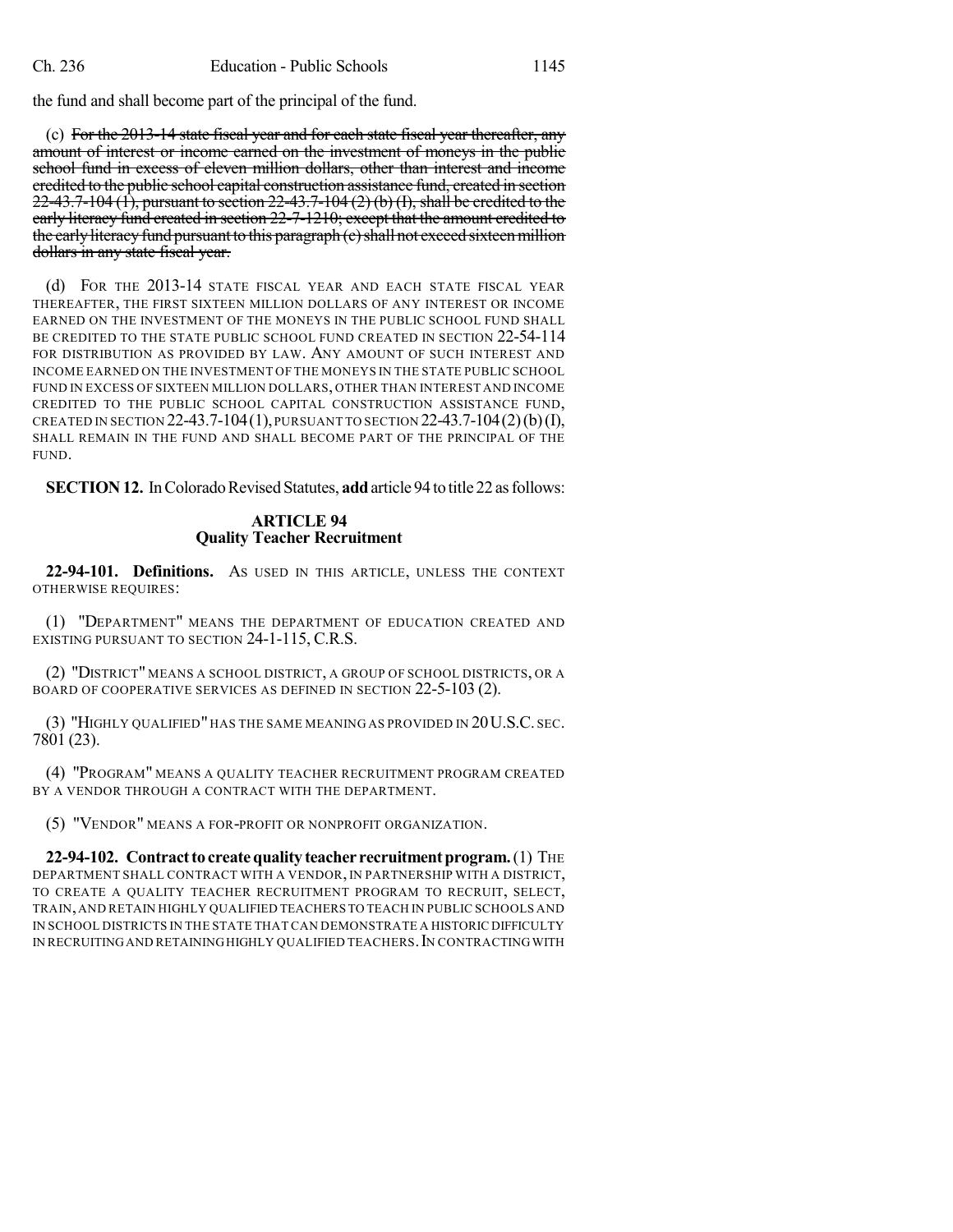A VENDOR IN PARTNERSHIP WITH A DISTRICT,THE DEPARTMENT SHALL ENSURE THAT THE VENDOR WILL PLACE HIGHLY QUALIFIED TEACHERS IN THE DISTRICT BY THE BEGINNING OF THE 2014-15 SCHOOL YEAR.

(2) IN AWARDING A CONTRACT PURSUANT TO SUBSECTION (1) OF THIS SECTION, THE DEPARTMENT SHALL TAKE INTO CONSIDERATION THE NUMBER OF DISTRICTS IN WHICH THE VENDOR WILL PLACE HIGHLY QUALIFIED TEACHERS, THE NUMBER OF HIGHLY QUALIFIED TEACHERS THAT THE VENDOR WILL PLACE, AND THE POTENTIAL NUMBER OF CHILDREN WHO WILL BE TAUGHT BY THE HIGHLY QUALIFIED TEACHERS. THE DEPARTMENT SHALL ENSURE THAT IT AWARDS THE CONTRACT TO ONE OR MORE VENDORS THAT SATISFY THE FOLLOWING CRITERIA:

(a) THE VENDOR COMMITS TO WORKING WITH ONE OR MORE SCHOOL DISTRICTS IN THE STATE FOR AT LEAST TWO YEARS TO RECRUIT AND PLACE HIGHLY QUALIFIED TEACHERS;

(b) THE VENDOR HAS A DOCUMENTED HISTORY OF RECRUITING, TRAINING, AND RETAINING HIGHLY QUALIFIED TEACHERS IN AREAS OF COLORADO OR OTHER STATES THAT HAVE HAD HISTORIC DIFFICULTY IN RECRUITING AND RETAINING HIGHLY QUALIFIED TEACHERS;

(c) THE VENDOR COMMITS TO PLACING ONLY TEACHERS WHO ARE DEEMED HIGHLY QUALIFIED;

(d) THE VENDOR CAN DEMONSTRATE THAT THE TEACHERS IT HAS PLACED IN PUBLIC SCHOOLS AND SCHOOL DISTRICTS IN THE PAST, EITHER IN COLORADO OR IN OTHER STATES,ACHIEVE HIGH ACADEMIC GROWTH FROM THEIR STUDENTS BASED ON STATE ACHIEVEMENT DATA OR INDEPENDENT STUDIES;

(e) THE VENDOR HAS A DOCUMENTED HISTORY OF PROVIDING PROFESSIONAL DEVELOPMENT FOR TEACHERS, INCLUDING INDUCTION, TRAINING, ON-GOING SUPPORT, AND EVALUATIONS; AND

(f) THE VENDOR COMMITS TO MATCHING NO LESS THAN ONE HUNDRED PERCENT OF ANY MONEYS THAT THE DEPARTMENT PAYS THROUGH A CONTRACT ENTERED INTO PURSUANT TO SUBSECTION (1) OF THIS SECTION. A VENDOR THAT RESPONDS TO THE DEPARTMENT'S SOLICITATION FOR A CONTRACT ISSUED PURSUANT TO SUBSECTION (1)OF THIS SECTION SHALL PROVIDE WRITTEN DOCUMENTATION FROM ONE OR MORE PRIVATE OR CORPORATE DONORS THAT PLEDGE TO MAKE GIFTS, GRANTS, OR DONATIONS TO THE VENDOR THAT, IN TOTAL, EQUAL AT LEAST THE AMOUNT THAT THE DEPARTMENT HAS SPECIFIED WILL BE AVAILABLE FOR THE PURPOSES OF A CONTRACT PURSUANT TO SUBSECTION (1) OF THIS SECTION FOR THE APPLICABLE FISCAL YEAR. THE WRITTEN DOCUMENTATION MUST ALSO INCLUDE THE DATE BY WHICH THE VENDOR WILL RECEIVE THE GIFTS, GRANTS, OR DONATIONS TO BE USED IN FURTHERANCE OF THE REQUIREMENTS OF THIS ARTICLE.

(3) THE VENDOR WITH WHICH THE DEPARTMENT CONTRACTS TO OPERATE A PROGRAM PURSUANT TO THIS ARTICLE SHALL USE ANY MONEYS PAID TO THE VENDOR IN CONNECTION WITH THE CONTRACT TO RECRUIT, TRAIN, AND PLACE HIGHLY QUALIFIED TEACHERS TO TEACH IN PUBLIC SCHOOLS OR SCHOOL DISTRICTS IN COLORADO THAT HAVE HAD HISTORIC DIFFICULTY IN RECRUITING AND RETAINING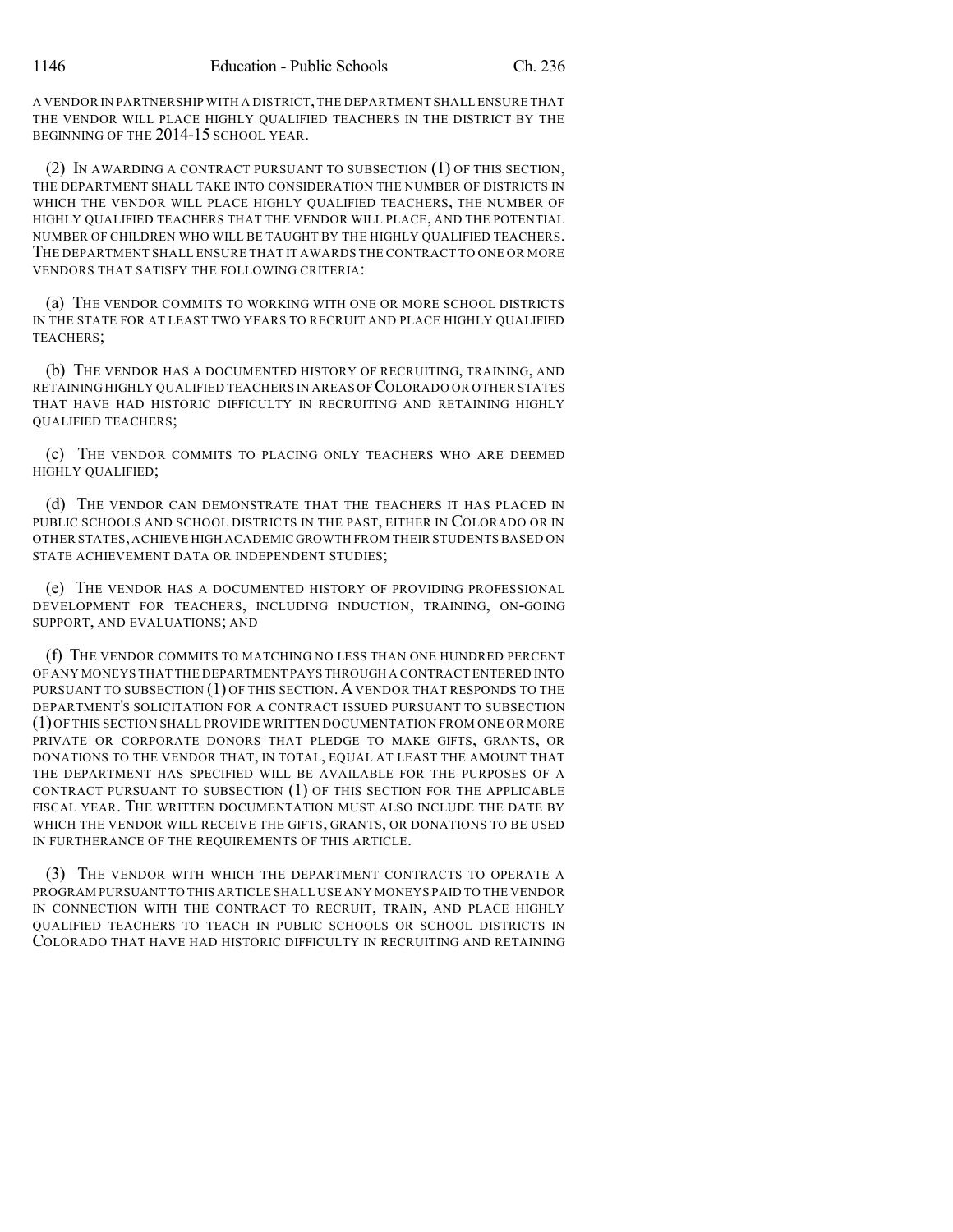HIGHLY QUALIFIED TEACHERS. THE VENDOR SHALL PROVIDE THE NECESSARY ADMINISTRATIVE SERVICES TO OPERATE THE PROGRAM AND SHALL NOT USE ANY STATE MONEYS FOR THESE PURPOSES.

**22-94-103. Annual reports.** (1) A VENDOR THAT ENTERS INTO A CONTRACT WITH THE DEPARTMENT TO ESTABLISH AND OPERATE A PROGRAM PURSUANT TO THIS ARTICLE SHALL, FOR THE DURATION OF THE CONTRACT, SUBMIT A REPORT TO THE DEPARTMENT THAT INCLUDES THE DATA AND PERFORMANCE METRICS FROM THE PRIOR SCHOOL YEAR AS SPECIFIED IN SUBSECTION (3) OF THIS SECTION.

(2) IN ADDITION TO THE REPORT REQUIRED PURSUANT TO SUBSECTION (1) OF THIS SECTION, THE DEPARTMENT SHALL CONTRACT WITH A THIRD PARTY TO EVALUATE AND SUBMIT TO THE DEPARTMENT A REPORT AFTER THE FIRST YEAR OF THE PROGRAM AND A FINAL REPORT AFTER THE SECOND YEAR OF THE PROGRAM REGARDING THE PROGRESS OF THE VENDOR BASED ON THE DATA AND PERFORMANCE METRICS SPECIFIED IN SUBSECTION  $(3)$  OF THIS SECTION. THE DEPARTMENT MAY USE UP TO TWO PERCENT OF THE MONEYS APPROPRIATED BY THE GENERAL ASSEMBLY FOR THE PURPOSES OF THIS ARTICLE IN THE APPLICABLE FISCAL YEAR TO CONTRACT FOR THE REPORT REQUIRED IN THIS SUBSECTION (2).

(3) THE REPORTS REQUIRED IN SUBSECTIONS (1) AND (2) OF THIS SECTION MUST INCLUDE BUT NEED NOT BE LIMITED TO:

(a) THE NUMBER OF STUDENTS IN THE STATE WHO ARE TAUGHT BY TEACHERS WHO ARE PLACED IN PUBLIC SCHOOLS OR DISTRICTS IN THE STATE THROUGH A PROGRAM;

(b) THE AVERAGE LENGTH OF TIME THAT TEACHERS PLACED IN DISTRICTS THROUGH A PROGRAM REMAIN IN THE DISTRICT IN WHICH THEY ARE PLACED;

(c) THE NAMES OF THE PUBLIC SCHOOLS AND DISTRICTS IN WHICH TEACHERS ARE PLACED THROUGH A PROGRAM;

(d) THE SUBJECTS AND GRADE LEVELS TAUGHT BY THE TEACHERS WHO ARE PLACED THROUGH THE PROGRAM; AND

(e) THE EFFECTIVENESS RATINGS OF THE TEACHERS PLACED THROUGH THE PROGRAM PURSUANT TO SECTION 22-9-106.

(4) THE DEPARTMENT SHALL SUBMIT AN ANNUAL REPORT TO THE OFFICE OF THE GOVERNOR, THE STATE BOARD OF EDUCATION, AND THE MEMBERS OF THE EDUCATION COMMITTEES OF THE HOUSE OF REPRESENTATIVES AND THE SENATE, OR ANY SUCCESSOR COMMITTEES,SUMMARIZING THE FINDINGS FROM THE TWO REPORTS SUBMITTED TO THE DEPARTMENT PURSUANT TO THIS SECTION.

**SECTION 13.** In Colorado Revised Statutes, 24-75-220, **add** (4) as follows:

**24-75-220. Transfer of general fund surplus to state education fund.** (4) NOTWITHSTANDING ANY PROVISION OF LAW TO THE CONTRARY, ON THE DATE ON WHICH THE STATE CONTROLLER PUBLISHES THE COMPREHENSIVE ANNUAL FINANCIAL REPORT OF THE STATE FOR THE FISCAL YEAR 2013-14, AFTER MAKING THE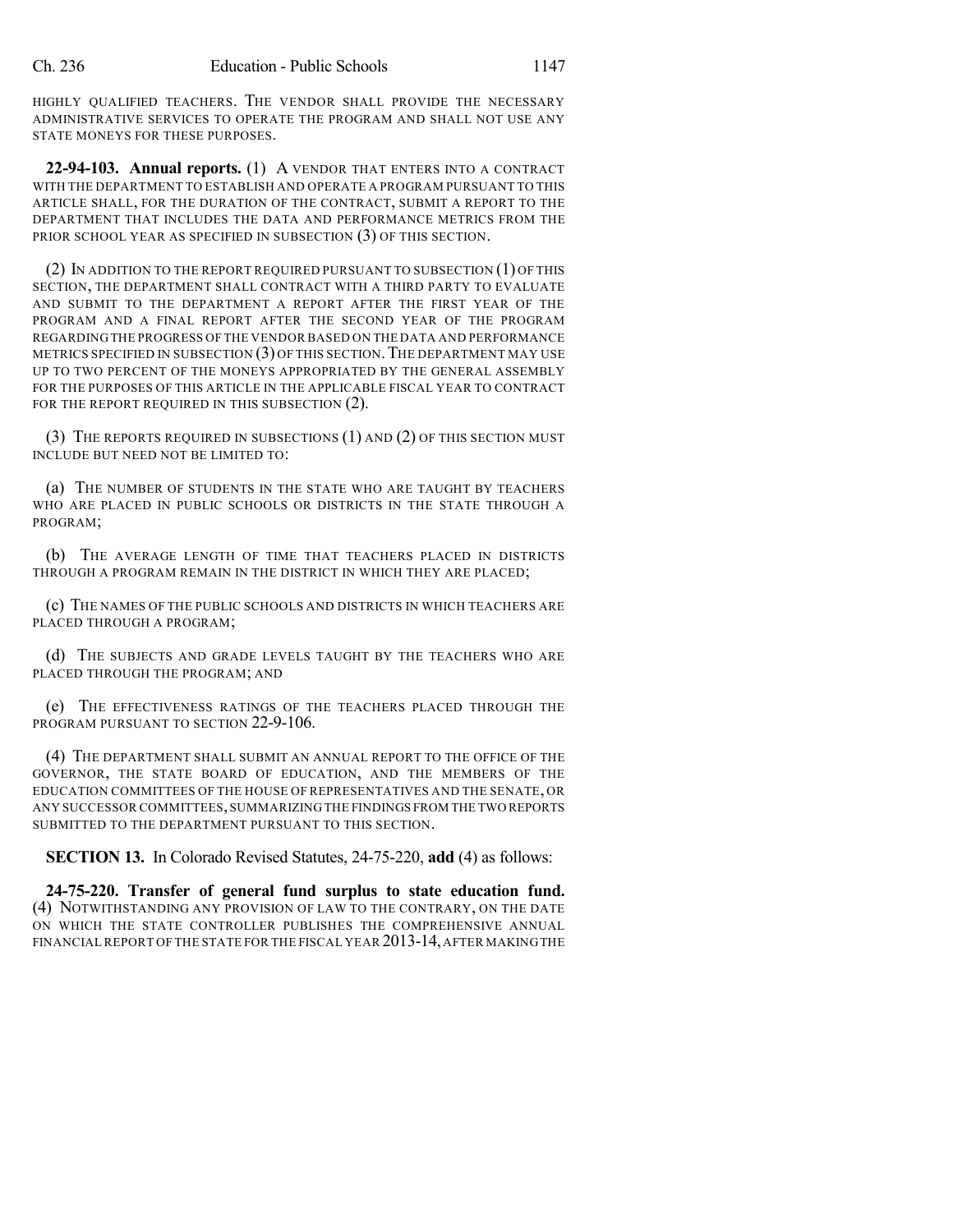TRANSFER REQUIRED PURSUANT TO SECTION 24-75-222, AS ENACTED IN SENATE BILL 13-236, THE STATE TREASURER SHALL TRANSFER TO THE STATE EDUCATION FUND CREATED IN SECTION 17 (4) OF ARTICLE IX OF THE STATE CONSTITUTION, SEVENTY-FIVE PERCENT OF THE REMAINING GENERAL FUND SURPLUS DESIGNATED IN ACCORDANCE WITH SECTION 24-75-201 (1) FOR THE FISCAL YEAR 2013-14.

**SECTION 14. Appropriation - adjustments to the 2013 long bill.** (1) For the implementation ofthis act, appropriations made in the annual general appropriation act to the department of education for the fiscal year beginning July 1, 2013, are adjusted as follows:

(a) The cash funds appropriation fromthe state education fund created in section 17 (4) (a) of article IX of the state constitution, for the state share of districts' total program funding, is increased by \$40,240,757.

(b) The cash funds appropriation fromthe state education fund created in section 17 (4) (a) of article IX of the state constitution, for the state share of districts' total program funding, is increased by \$11,602,977 to support additional Colorado preschool program participants authorized in section 22-28-104.3, Colorado Revised Statutes.

(c) The cash funds appropriation fromthe state education fund created in section  $17(4)$  (a) of article  $\overline{1}X$  of the state constitution, for hold-harmless full-day kindergarten funding, is increased by \$51,248.

(d) The cash funds appropriation fromthe state education fund created in section  $17(4)$  (a) of article IX of the state constitution, for state aid to charter school facilities, is increased by \$1,000,000.

(e) The cash funds appropriation from the early literacy fund created in section 22-7-1210 (1), Colorado Revised Statutes, from interest and income earned on the investment of moneys in the public school fund that is credited to the early literacy fund pursuant to section  $22-41-102$  (3) (c), Colorado Revised Statutes, for the early literacy competitive grant program, is decreased by \$566,062.

(f) The cash funds appropriation from the early literacy fund created in section 22-7-1210 (1), Colorado Revised Statutes, from interest and income earned on the investment of moneys in the public school fund that is credited to the early literacy fund pursuant to section 22-41-102 (3) (c), Colorado Revised Statutes, for early literacy program per pupil intervention funding, is decreased by \$9,850,000.

(g) The cash funds appropriation fromthe state education fund created in section  $17(4)$  (a) of article IX of the state constitution, for special education programs for children with disabilities, is increased by  $$20,000,000$  pursuant to section 22-20-114 (1) (c) (III) (A), Colorado Revised Statutes.

(h) The cash funds appropriation fromthe state education fund created in section  $17$  (4) (a) of article IX of the state constitution, for facility school funding, is increased by \$2,506,290 pursuant to section 22-54-129, Colorado Revised Statutes.

(i) The cash funds appropriation fromthe state education fund created in section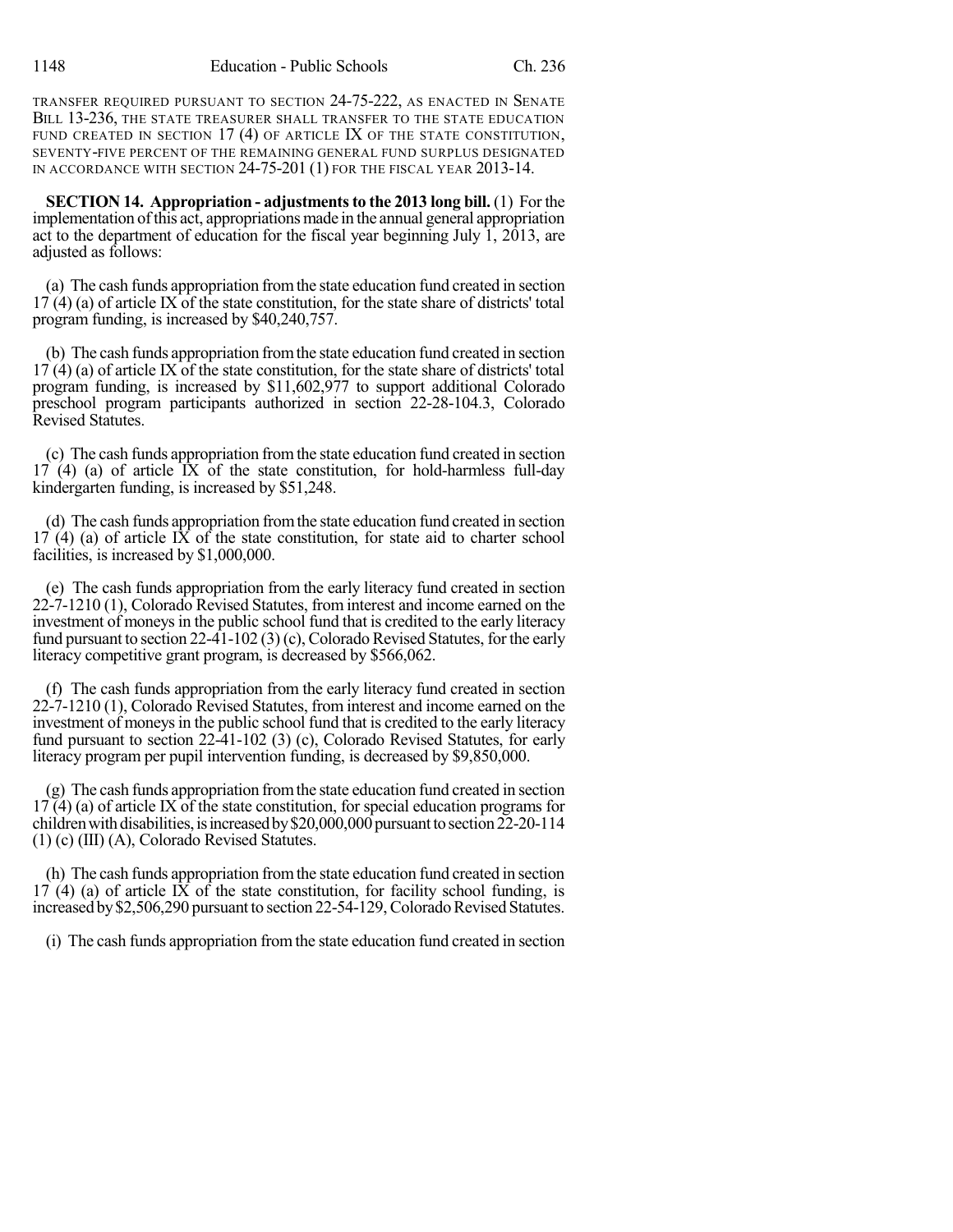17 (4) (a) of article IX of the state constitution, for stipends for nationally board certified teachers, is increased by \$1,339,200.

(j) The cash funds appropriation from the state public school fund created in section 22-54-114 (1), Colorado Revised Statutes, from audit recoveries that are credited to the fund pursuant to section 22-54-114 (4), Colorado Revised Statutes, for at-risk supplemental aid, is decreased by \$3,839,627.

(2) In addition to anyother appropriation, there is herebyappropriated, out of any moneys in the early literacy fund created in section 22-7-1210 (1), Colorado Revised Statutes, not otherwise appropriated, to the department of education, for the fiscal year beginning July 1, 2013, the sum of \$16,000,000, or so much thereof as may be necessary, to be allocated to the early literacy program. Said sum is from moneys transferred from the state education fund created in section 17 (4) (a) of article IX of the state constitution pursuant to section  $22-7-1210$  (1) (d) (I), Colorado Revised Statutes, to be allocated as follows:

(a) \$566,062 for the early literacy competitive grant program; and

(b) \$15,433,938 for early literacy program per pupil intervention funding.

(3) In addition to anyother appropriation, there is herebyappropriated, out of any moneys in the state education fund created in section 17 (4) (a) of article IX of the state constitution, not otherwise appropriated, to the department of education, for the fiscal year beginning July 1, 2013, the sum of \$3,000,000, or so much thereof as may be necessary, to be allocated to grant programs, distributions, and other assistance for the quality teacher recruitment program.

(4) In addition to anyother appropriation, there is herebyappropriated, out of any moneys in the great teachers and leaders fund created in section 22-9-105.7 (1), Colorado Revised Statutes, not otherwise appropriated, to the department of education, for the fiscal year beginning July 1, 2013, the sum of \$200,000, or so much thereof as may be necessary, to be allocated to management and administration for educator effectivenessimplementation. Said sumisfrommoneys transferred from the state education fund created in section 17 (4) (a) of article IX of the state constitution pursuant to section 22-9-105.7 (3)(b)(I), Colorado Revised Statutes.

(5) In addition to anyother appropriation, there is herebyappropriated, out of any moneys in the general fund, not otherwise appropriated, to the department of human services, for the fiscal year beginning July 1, 2013, the sum of \$43,898 and 0.7 FTE, orso much thereof as may be necessary, to be allocated to the division of child care for child care licensing and administration activities.

(6) In addition to anyother appropriation, there is herebyappropriated, out of any moneys in the state public school fund created in section 22-54-114 (1), Colorado Revised Statutes, not otherwise appropriated, to the department of education, for the fiscal year beginning July 1, 2013, the sum of \$3,839,627, or so much thereof as may be necessary, to be allocated for at-risk supplemental aid. This amount shall be from interest and income earned on the investment of moneys in the public school fund that is credited to the state public school fund pursuant to section 22-41-102